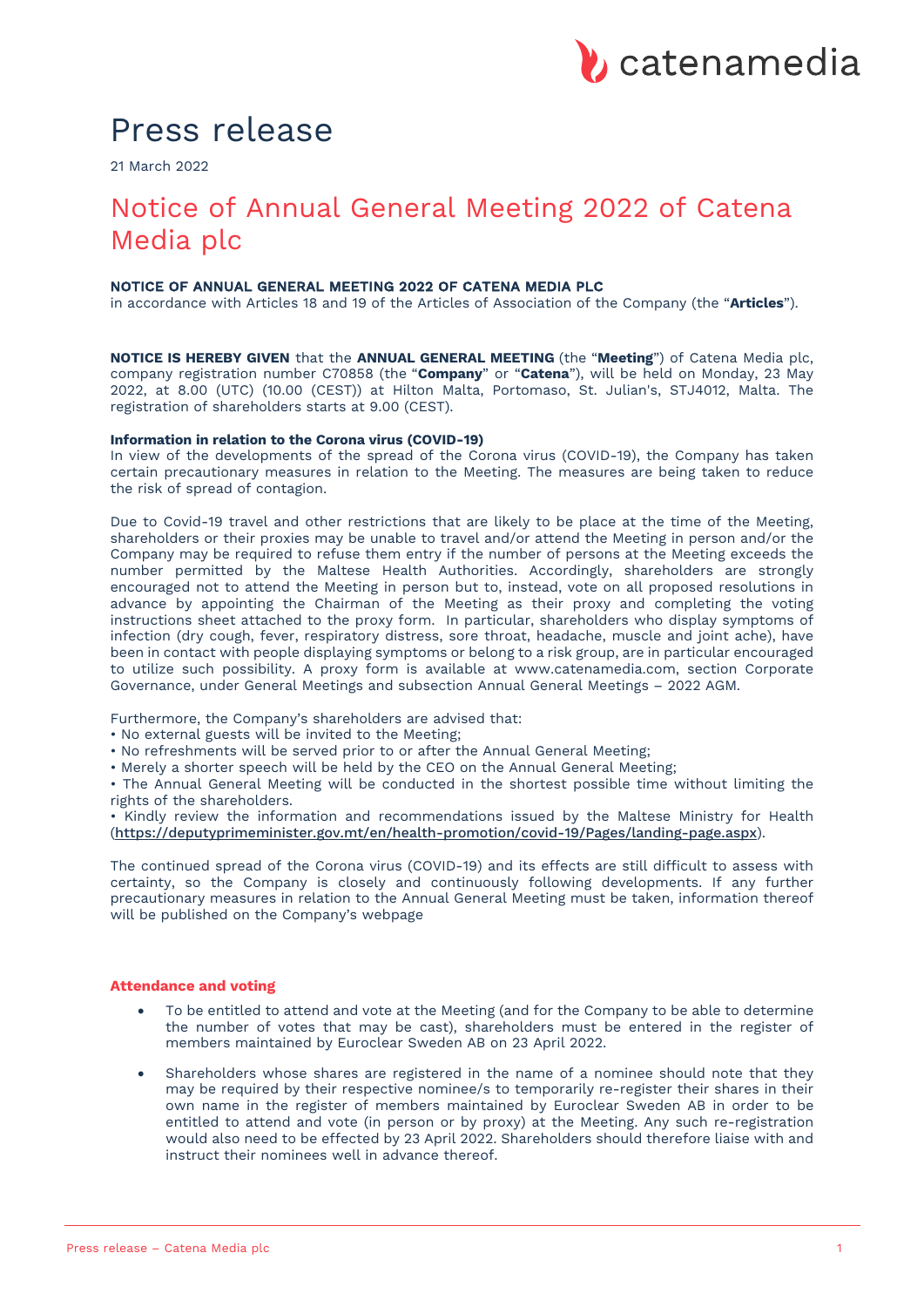

• To be entitled to attend and vote at the Meeting, shareholders must also notify the Company of their intention to participate by mail to Catena Media plc, c/o Euroclear Sweden AB, Box 191, SE-101 23 Stockholm, Sweden, by e-mail to catenamedia@euroclear.com, or by phone +46 8 402 91 48 during the office hours of Euroclear Sweden AB, by no later than 23 April 2022 by 21:59 (UTC) (23:59 (CEST)). Such notification should include the shareholder's name, personal identification number/company registration number (or similar), address and daytime telephone number, number of shares in the Company, as well as, if applicable, details of proxies. Information submitted in connection with the notification will be computerised and used exclusively for the annual general meeting. See below for additional information on the processing of personal data.

#### **Proxies**

- A shareholder, who is entitled to attend and vote at the Meeting, is also entitled to appoint one or more proxies to attend and vote on such shareholder's behalf. A proxy does not need to be a shareholder. The appointment of a proxy must be in writing and its form must comply with Article 42 of the Articles and (a) where the shareholder is an individual, be signed by him/her or (b) where the shareholder is a corporation, be signed by a duly authorised officer of the corporation. A proxy form is available on the Company's website: www.catenamedia.com. Proxy forms must clearly indicate whether the proxy is to vote as she/he wishes or in accordance with the voting instructions sheet attached to the proxy form.
- The signed proxy form and, where the shareholder is a corporation, a certified copy of a certificate of registration or similar evidencing the signatory right of the officer signing the proxy form, must be received by mail to Catena Media plc, c/o Euroclear Sweden AB, Box 191, SE-101 23 Stockholm, Sweden or by e-mail to catenamedia@euroclear.com, no later than 23 April 2022 by 21:59 (UTC) (23:59 (CEST)). Shareholders are, therefore, encouraged to send or deliver their proxy forms (and, if applicable certified copies of certificates of registration or similar) as soon as possible.
- Aggregated attendance notifications and proxy data processed by Euroclear Sweden AB must be received by the Company by email at *generalmeeting@catenamedia.com* not less than 48 hours before the time appointed for the Meeting and in default shall not be treated as valid.

## **Right to Ask Questions**

Each shareholder (or proxy holder) shall have the right to ask questions which are pertinent and related to items on the Agenda of the Meeting to the Company Secretary by e-mail to jan.tjernell@catenamedia.com by not later than 16 May 2022 by 21:59 (UTC) (23:59 (CEST)). An answer to a question will not be given in those cases specified in article 26 of the Articles (a copy of which is available on the Company's website).

#### **Shareholder Proposals**

- In accordance with Article 19.4 of the Articles a shareholder holding not less than five (5) per cent of the voting issued share capital of the Company may: (a) request the Company to include items on the agenda of the Meeting, provided that each item is accompanied by a justification or a draft resolution to be adopted at the Meeting; and/or (b) table draft resolutions for items included in the agenda of the Meeting.
- In accordance with Article 19.5 of the Articles, the request to put items on the agenda of the Meeting and the tabling of the draft resolutions are to be submitted to and received by the Company in hard copy form or in electronic form (at generalmeeting@catenamedia.com) by not later than 7 April 2022 by 21:59 (UTC) (23:59 (CEST))and are to be authenticated by the person/s making it. The Company shall not be obliged to entertain any requests by shareholders made after 7 April 2022.
- The Company will have the sole discretion of determining whether any proposals submitted by shareholders have been properly submitted and, should any proposal require a modification to the agenda of the Meeting (as set out below), the Company shall make available a revised agenda on its website, together with updated proxy forms and voting instructions (if any), as soon as possible. Shareholders are therefore encouraged to check the Company's website after the above-mentioned deadline to check whether there have been any changes to the agenda and to ensure that they will be submitting the latest proxy forms and voting instructions.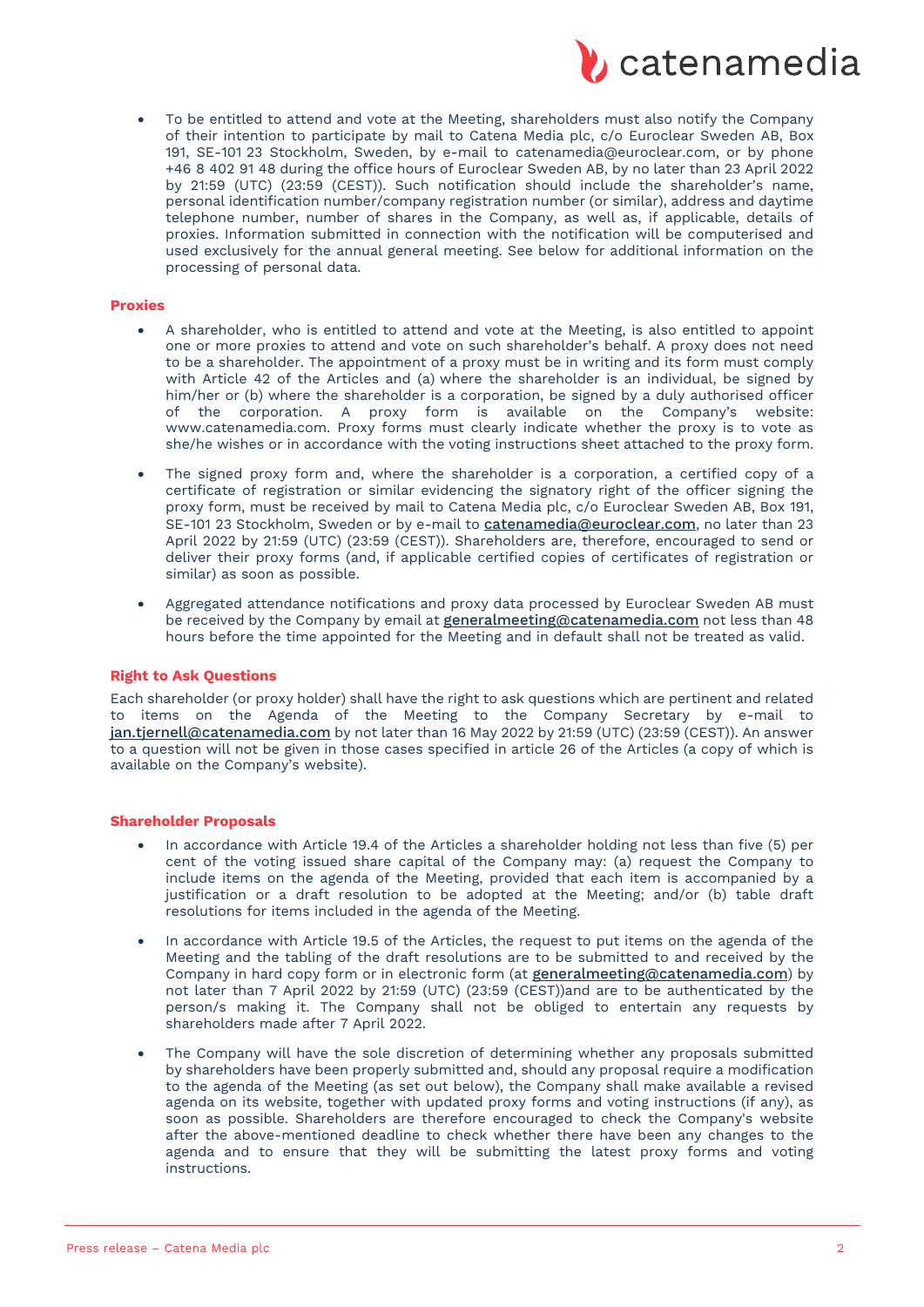

## Agenda

## *General*

- Opening of the Meeting
- Election of Chairman of the Meeting
- Drawing up and approval of the voting list
- Election of one or two persons to approve the minutes of the Meeting
- Approval of the agenda
- Determination whether the Meeting has been duly convened
- The CEO's presentation

## *Ordinary business (ordinary resolutions)*

- To receive and approve the Consolidated Financial Statements (Annual Report) of the Company for the year ended 31 December 2021 and the Directors' Report for the year ending 31 December 2021 and the Auditors' Report for the year ending 31 December 2021
- Resolution on dividends
- Determination of the number of members of the Board of Directors
- Determination of fixed fees for the members of the Board of Directors
- Determination of fees for the auditor
- Election of Board of Directors and Chairman of the Board of Directors
- Election of auditor

## *Special business (ordinary resolutions)*

- Resolution on the Nomination Committee of the Company for the Annual General Meeting of 2023
- Resolution on the adoption of a long-term incentive program for key persons within the Catena Group
- Resolution regarding the Remuneration Report for the financial year 2021
- Resolution to renew authorisation of the Board of Directors to issue shares
- Resolution on remuneration guidelines for the executives and the Board of Directors

## *Special business (extraordinary resolutions)*

Extraordinary Resolution to authorise the Company to acquire its own shares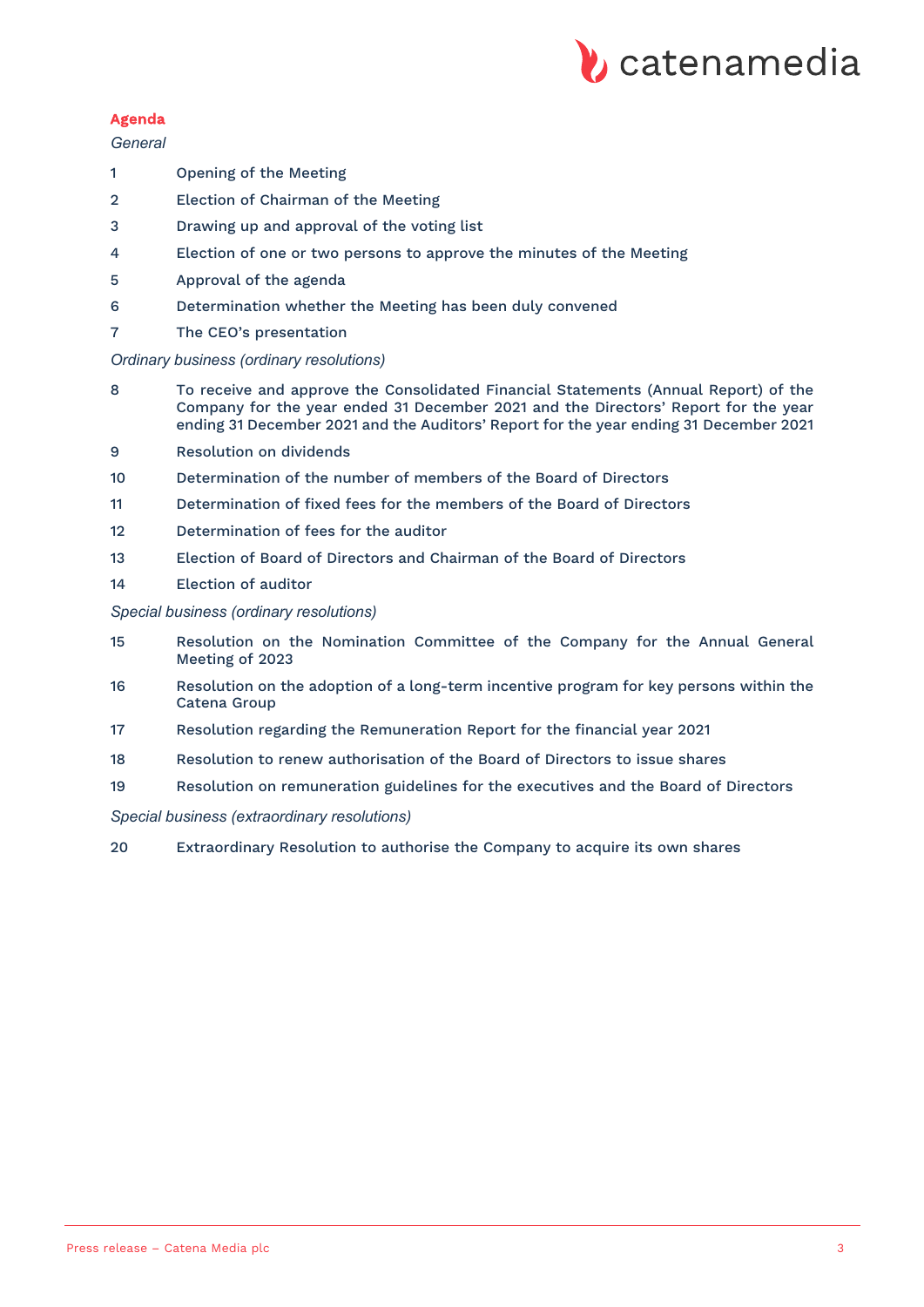

#### **Information on resolution proposals**

#### **Agenda item 2; Election of Chairman of the Meeting**

In terms of article 20.1 of the Articles, the Chairman of the Board of Directors (Mr Göran Blomberg) shall preside as Chairman of the Meeting. Should the Chairman not be present at the Meeting, article 20.1 of the Articles will regulate the appointment of the Chairman of the Meeting.

#### **Agenda item 8; Approval of Consolidated Financial Statements, Directors' Report and Auditors' Report for the year ending 31 December 2021**

The Board of Directors proposes that the Meeting resolves to approve the Consolidated Financial Statements (Annual Report) of the Company for the year ended 31 December 2021 and the Directors' Report and the Auditors' Report.

#### **Agenda item 9; Resolution on dividends**

The Board of Directors proposes, in accordance with the Consolidated Financial Statements (Annual Report) of the Company for the year ended 31 December 2021 and in accordance with the directors' recommendation as set forth in the Directors' Report, that the Meeting resolves to not declare any dividends.

#### **Agenda item 10; Determination of the number of members of the Board of Directors**

The Nomination Committee proposes that the Board of Directors shall be composed of seven (7) members.

## **Agenda item 11; Determination of fixed fees for the members of the Board of Directors**

The Nomination Committee proposes that the fixed cash remuneration to the Directors of the Company shall be paid in accordance with the following: EUR 93,500 to the Chairman and EUR 41,500 to each of the other Directors.

The Nomination Committee proposes that the fixed cash remuneration to the Audit Committee, Remuneration Committee and Tech Committee, respectively, shall be paid in accordance with the following: (i) Audit Committee Chairman: EUR 13,000; (ii) Audit Committee member: EUR 6,500; (iii) Remuneration Committee Chairman: EUR 6,500; and (iv) Remuneration Committee member: EUR 3,250 and (v) Tech Committee Chairman: EUR 6,500; and (vi) Tech Committee member: EUR 3,250.

#### **Agenda item 12; Determination of fees for the auditor**

The Nomination Committee proposes that the auditor's fees shall be payable in accordance with approved invoice.

#### **Agenda item 13; Election of Board of Directors and Chairman of the Board of Directors**

The Nomination Committee proposes that Göran Blomberg, Øystein Engebretsen, Theodore Bergqvist, Per Widerström, Adam Krejcik, Esther Teixeira-Boucher and Austin J Malcomb are re-elected to the Board of Directors for the period until the end of the next Annual General Meeting. The appointment of each Board member shall be approved by separate resolution. The Nomination Committee proposes that Göran Blomberg is elected as Chairman of the Board of Directors.

Information regarding the members proposed for re-election can be found on the Company's website, www.catenamedia.com.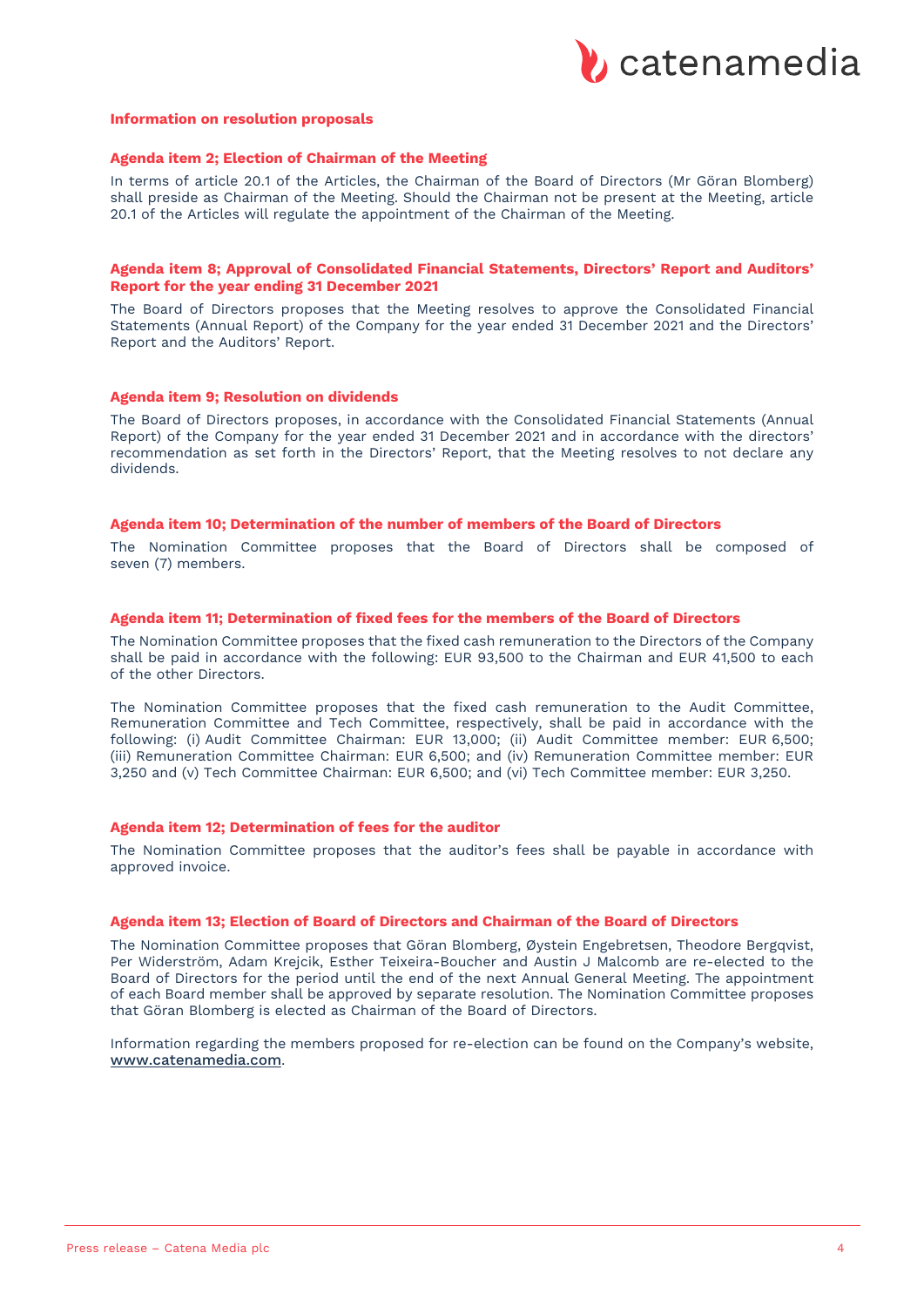

#### **Agenda item 14; Election of auditor**

The Nomination Committee proposes to re-elect PricewaterhouseCoopers Malta as auditor of the Company for the period until the end of the next Annual General Meeting. The proposed auditor is in accordance with the Audit Committee's recommendation.

#### **Agenda item 15; Resolution on the Nomination Committee of the Company for the Annual General Meeting of 2023**

The Nomination Committee proposes that the Meeting resolves on the following principles for appointing the Nomination Committee for the next Annual General Meeting.

The Nomination Committee shall consist of four members. The three, in terms of votes, largest shareholders/owner groups (the "**Largest Shareholders**") as of 31 August the year prior to the next Annual General Meeting, according to the list of shareholders in the share register maintained by Euroclear Sweden AB or that in another way are proved to be one of the Largest Shareholders, are entitled to appoint one member of the Nomination Committee each. In addition, the Chairman of the Board of Directors shall be appointed as member of the Nomination Committee. The Chairman of the Board of Directors shall no later than 15 October the year prior to the next Annual General Meeting summon the Largest Shareholders. If any of these shareholders waive their right to appoint a member of the Nomination Committee, the next shareholder/owner groups in order of size shall be given the opportunity to appoint a member of the Nomination Committee.

The CEO or any other person from the senior management shall not be a member of the Nomination Committee. The Chairman of the Board of Directors shall summon the Nomination Committee's first meeting. The Chairman of the Board of Directors shall not be appointed Chairman of the Nomination Committee. The Nomination Committee's term of office extends until a new Nomination Committee is appointed. The composition of the Nomination Committee shall be made public no later than six months before the Annual General Meeting.

If it becomes known that a shareholder that has appointed a member of the Nomination Committee, as a result of changes in the said owner's shareholdings or due to changes in other owners' shareholdings, is no longer one of the Largest Shareholders, the committee member who was appointed by said shareholder shall, if the Nomination Committee so decides, resign and be replaced by a new member appointed by the shareholder who at the time is the largest registered shareholder that has not already appointed a member of the Nomination Committee.

If the registered ownership structure is otherwise significantly changed prior to the completion of the Nomination Committee's work, the composition of the Nomination Committee shall, if the Nomination Committee so decides, be changed in accordance with the above stated principles.

The tasks of the Nomination Committee shall be to prepare, for the next Annual General Meeting, proposals in respect of number of directors of the Board of Directors, remuneration to the Chairman of the Board of Directors, the other directors of the Board of Directors and the auditors respectively, remuneration, if any, for committee work, the composition of the Board of Directors, the Chairman of the Board of Directors, proposal for composition of the Nomination Committee, Chairman at the Annual General Meeting and election of auditors. The Company shall pay for reasonable costs that the Nomination Committee has considered to be necessary in order for the Nomination Committee to be able to complete its assignment.

#### **Agenda item 16; Resolution on the adoption of a long-term incentive program for key persons within the Catena Group**

In order to continue to incentivise key persons of the Company, the Directors propose that the Annual General Meeting resolves to implement a new incentive programme for key persons of the Catena Group (both future and existing) (the "**2022 Programme**") at one or several occasions from implementation until the end of the calendar year 2022.

The 2022 Programme comprises two series. Series 1 comprises of share options and Series 2 comprises of warrants. Both the share options and the warrants have a vesting period of 3 years after which the participant is entitled to exercise the share options and warrants to subscribe for shares in the Company during a period of six months (the "**Exercise Period**").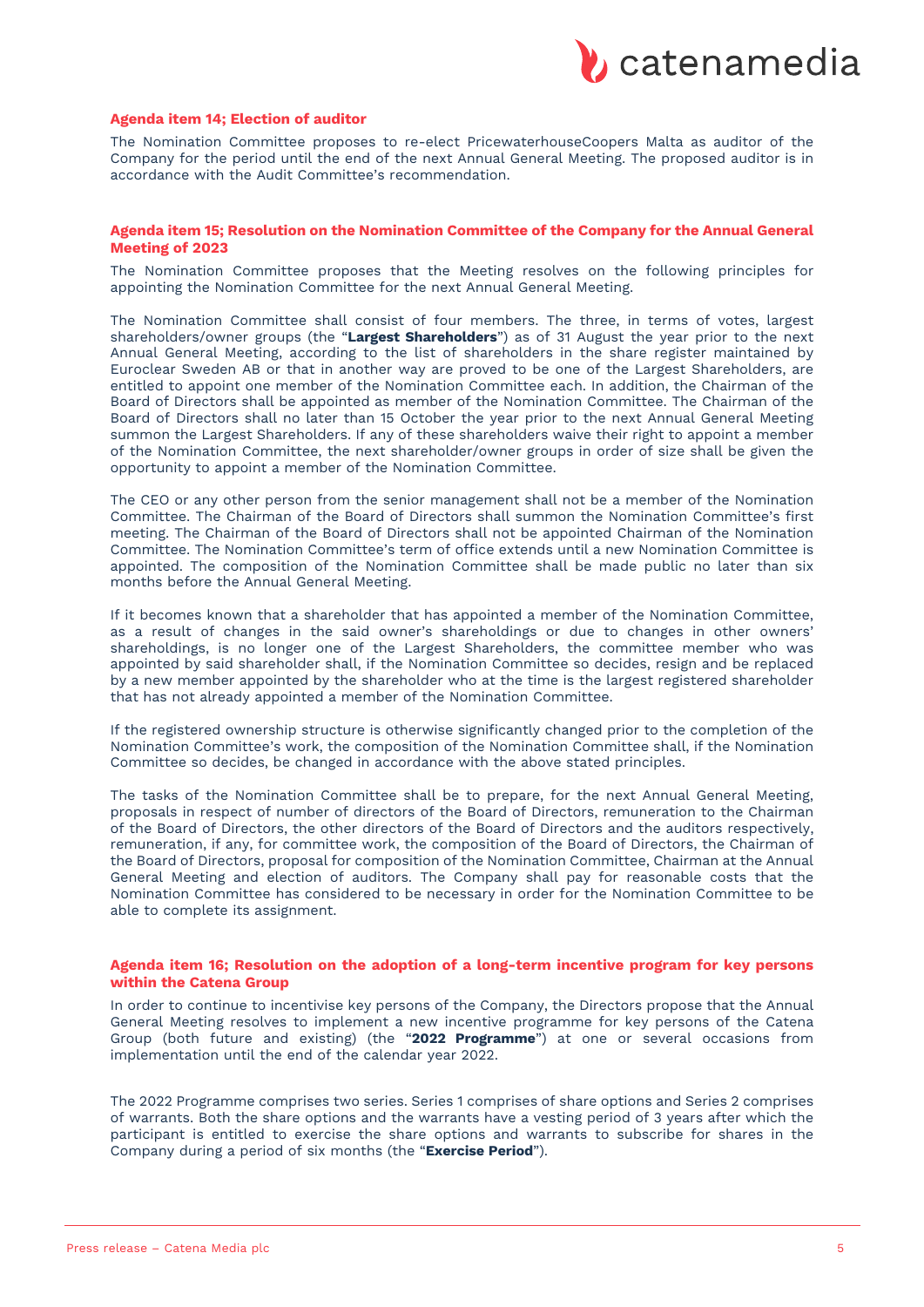

It is proposed that the 2022 Programme will comprise not more than in aggregate 1,500,000 share options and warrants which may entitle to the same number of new shares. The 2022 Programme implements a similar structure as the incentive programme which was approved on the Annual General Meeting in May 2021 (the "**2021 Programme**").

#### General terms and conditions

The Company will satisfy its obligations under the 2022 Programme through either repurchased shares or the issuance of new shares in the Company. All of the rights attaching to the Company's shares are set out in the Company's Memorandum and Articles of Association. Provided that the performance targets described below are fulfilled, each share option and each warrant entitle the participant to subscribe for one new share in the Company during the Exercise Period. The share options and the warrants shall each have a vesting period of three (3) years from the date when the participant enters into a share option agreement or warrant agreement, respectively, regarding the 2022 Programme (the "**Vesting Period**").

Subject to customary recalculation provisions in case of certain corporate actions taken by the Company, the subscription price for the shares shall be equal to 115 per cent of the volume-weighted average price of the Company's share on Nasdaq Stockholm during a period of ten (10) trading days prior to the respective allocation dates of the share options or the warrants (the "**Measurement Period**"). The exercise of the share options and/or warrants will be considered valid and effective only upon receipt by the Company (within the Exercise Period) of the relevant subscription price for the shares to be issued.

The Board of Directors, or the Remuneration Committee, shall be entitled to make adjustments to the terms and conditions if significant changes in the Catena Group, its markets, or its environment, result in a situation where the adopted terms and conditions of the 2022 Programme no longer serve their purpose or the rationale for the proposal, including inter alia that adjustments may be resolved with respect to the terms and conditions for measuring performance conditions, and the basis for such calculation, and the growth rate targets under the 2022 Programme, due to potential effects from or related to Covid-19 and/or other circumstances outside the control of the Company.

Further, in case of special circumstances, the Directors shall be authorised to resolve that share options or warrants may be exercised and/or kept, as applicable, despite the fact that the employment or assignment in the Catena Group has ceased, for example due to long-term illness.

The 2022 Programme will be implemented, initial allocations will take place to participants and the Measurement Period will start as soon as practicable following the annual general meeting 2022. Any subsequent allocations to future and existing key persons (as applicable) under the 2022 Programme, shall be made as soon as practicable following the publication of the Company's quarterly reports, as applicable, using Measurement Periods starting the date after the publication of any such reports, as applicable, and in no event later than 31 December 2022.

#### Performance targets and performance periods

The final number of share options or warrants each participant shall be entitled to exercise shall also be dependent on the degree of fulfilment of the two performance targets, equally weighted (50/50), defined as

- (i) minimum organic revenue growth during each of the financial years 2022-2024 ("**Performance Condition 1**"); and
- (ii) minimum organic EBITDA growth during each of the financial years 2022-2024 ("**Performance Condition 2**") (together the "**Performance Conditions**").

The participant will be entitled to retain (and otherwise such portion will lapse or be cancelled, as applicable) one sixth (1/6) of the share options or warrants allotted to the participant per each Performance Period if Performance Condition 1 is achieved for such period, and one sixth (1/6) of the share options or warrants if Performance Condition 2 is achieved for such period. Determination of whether Performance Condition 1 and 2, respectively, has been fulfilled will be measured per each financial year 2022, 2023 and 2024, respectively (each a "**Performance Period**"). Further, whether the participant will be entitled to exercise any retained options and/or warrants following the Vesting Period will also be dependent on fulfilment of any other conditions under the 2022 Programme such as continued employment, etc.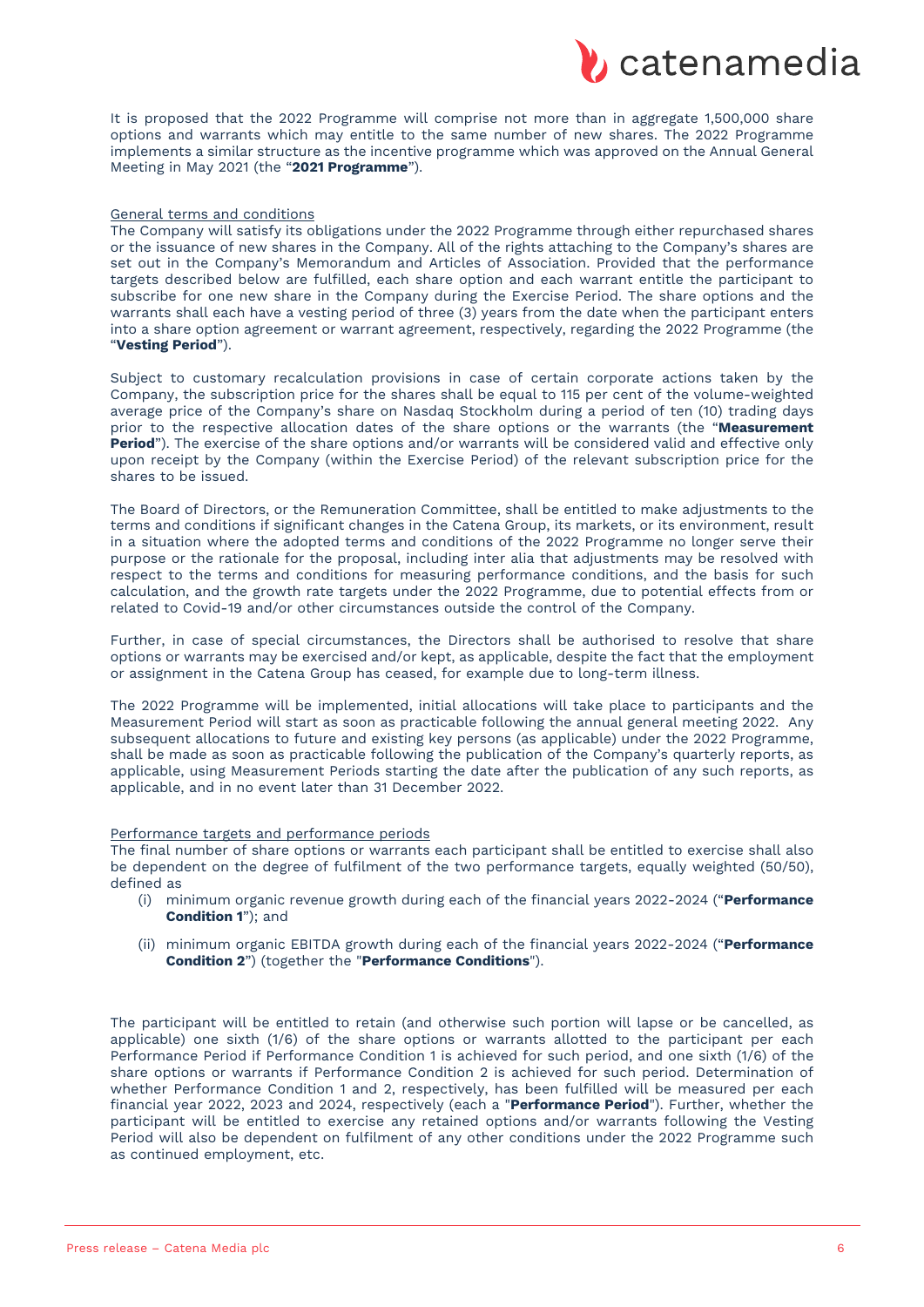

If the Performance Condition 1 reaches or exceeds 10 per cent for each Performance Period, 100 per cent of Performance Condition 1 will be achieved for such Performance Period. If Performance Condition 2 reaches or exceeds 10 per cent for each Performance Period, 100 percent of Performance Condition 2 will be achieved for such Performance Period.

#### Terms and conditions for Series 1 – share options

Series 1 of the 2022 Programme means that the participants will be allotted a certain number of share options free of charge. The Directors shall, within the framework of the above stated conditions and guidelines, be responsible for preparing the detailed terms and conditions of the 2022 Programme including the requirement of continued employment or assignment throughout the Vesting Period. The share options may not be transferred or pledged.

## Terms and conditions for Series 2 – warrants

Series 2 of the 2022 Programme means that the participants will be offered to subscribe for a certain number of warrants at a price corresponding to the market value of the warrants (the warrant premium), calculated according to the Black & Scholes valuation model. The valuation of the warrants shall be confirmed by a reputable appraiser. The Company shall in connection with the allotment of the warrants to the participants reserve a pre-emption right regarding the warrants if the participant's employment or assignment within the Catena Group is terminated or if the participant wishes to transfer its warrants.

#### Recalculation due to split, consolidation, new share issue, etc.

The exercise price for Series 1 and Series 2, determined as set out above, shall be rounded to the nearest SEK 1.0, whereby SEK 0.5 shall be rounded downwards. The exercise price and the number of shares that each share option or warrant entitles to subscription for shall be recalculated in the event of a split, consolidation, new share issue, dividend, etc. in accordance with Swedish market practice. If the maximum number of share options or the warrants under the 2022 Programme are exercised (assuming that there are no recalculation events), the Company's issued share capital may increase by EUR 2,250.

#### Allocation of share options and warrants

The 2022 Programme is proposed to comprise a maximum of 51 participants who are proposed to be allotted share options or warrants depending on, inter alia, their respective category. The Company shall, however, not issue more than 1,500,000 share options and warrants in total under the 2022 Programme. The 2022 Programme is proposed to comprise three categories, the CEO (Category 1), Category 2 and Category 3. The Directors shall decide which key persons are to be included in the 2022 Programme based on their qualification and individual performance. The right to receive share options shall accrue to key persons who are offered to participate in the 2022 Programme and the right to receive warrants shall accrue to key persons who are based in jurisdictions where warrants are deemed more favourable from a tax perspective. The maximum number of share options and warrants under the 2022 Programme are set out in the table below.

| Category                   | Maximum<br>number of<br>persons | Maximum number of<br>options/warrants per person<br>within the category |
|----------------------------|---------------------------------|-------------------------------------------------------------------------|
| <b>CEO</b><br>(Category 1) |                                 | 250,000                                                                 |
| Category 2                 | 15                              | 125,000                                                                 |
| Category 3                 | 35                              | 75,000                                                                  |

Board members shall not be eligible to participate in the 2022 Programme.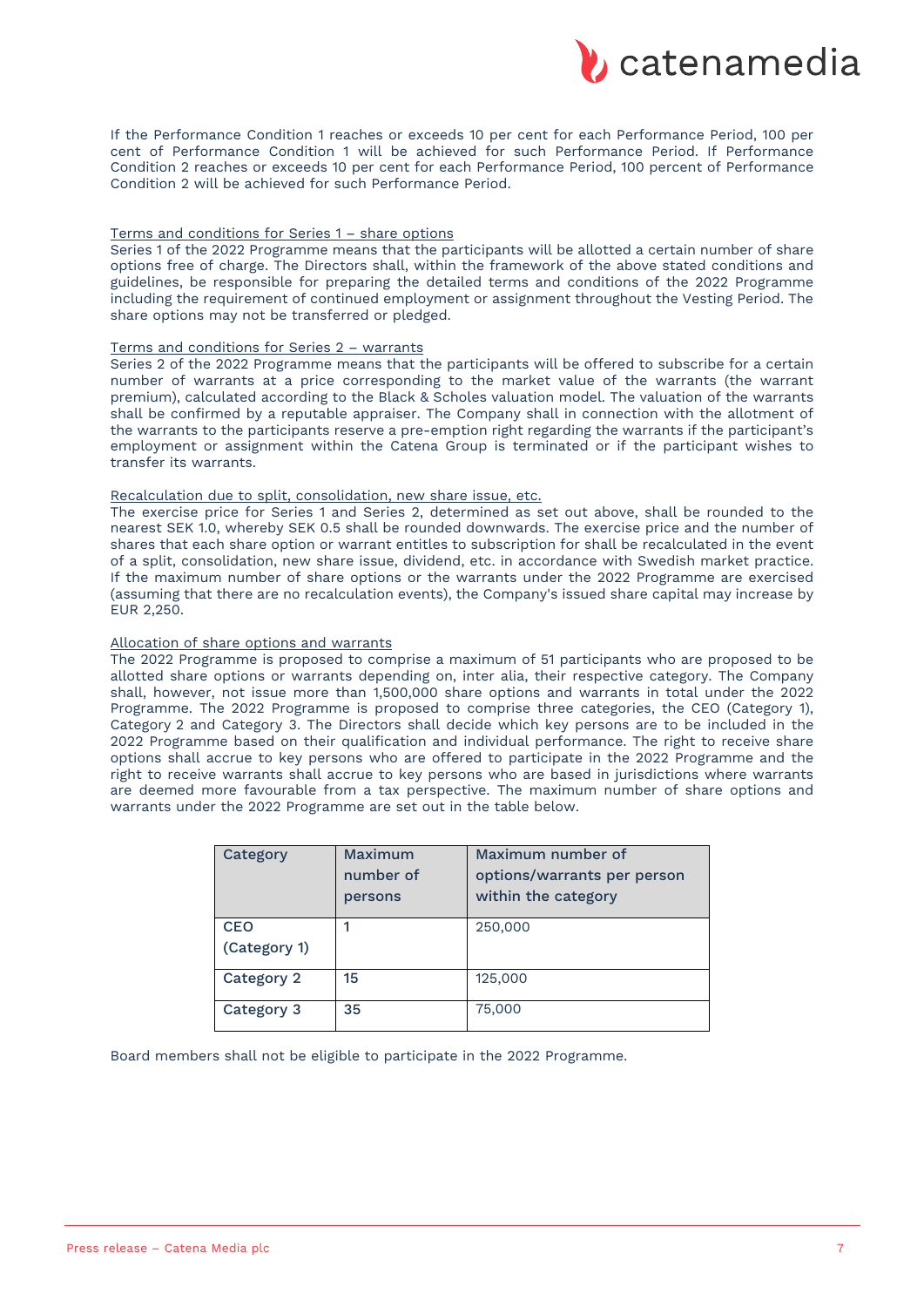

#### The rationale for the proposal

The Company shall offer remuneration in accordance with market practice which enables the recruitment and retention of qualified senior executives. Remunerations within the Catena Group shall be based on principles of performance, competitiveness and fairness. Share based incentive programmes may be offered as part of the total compensation package. The Directors are of the opinion that the 2022 Programme is in the best interest of both the Company and its shareholders. The rationale for the 2022 Programme is to achieve a greater alignment of interests between the participants and the shareholders, to create conditions for retaining and recruiting competent persons to the Catena Group and to increase the motivation among the participants. For more information on the 2022 Programme in relation to the total personnel cost for 2021, see below.

#### Scope, costs and effects on key ratios of the 2022 Programme including valuation of warrants and taxation effects

The share options under Series 1 of the 2022 Programme are expected to result in tax at employment income rates for the participants and will be accounted for in accordance with IFRS 2 which stipulates that the share options should be recorded as personnel expenses during the Vesting Period (see below for treatment of warrants under Series 2). The costs for the 2022 Programme is estimated to amount to approximately MEUR 1.8 (it should be noted that no social security costs are expected under current Maltese tax rules) calculated in accordance with IFRS 2 based on the following assumptions: (i) that the maximum number of share options are allotted to participants in Malta and no warrants are allotted, (ii) that the volume-weighted average price of the Company's share on Nasdaq Stockholm during a period of ten (10) trading days prior to the allocation date of the share options or warrants amounts to EUR 4.56 using an exchange rate SEK/EUR of 0.096 and an annual share price increase of 15 per cent during the term of the 2022 Programme, (iii) an estimated annual turnover of personnel of 0 per cent and (iv) that both performance conditions are fulfilled. Based on the above assumptions the maximum value for each participant within different categories of the 2022 Programme will upon exercise amount to MSEK 5.6 (Category 1), MSEK 2.8 (Category 2) and MSEK 1.7 (Category 3).

In addition to what is set forth above, the costs for the 2022 Programme have been based on that the 2022 Programme comprises not more than 51 participants and that each participant exercises its maximum share options.

The subscription of the warrants in Series 2 shall be made at a price corresponding to the market value of the warrants and therefore any subsequent gains are expected to result in tax at capital income rates for participants and no social security contributions are to be paid by the Catena Group in relation to the issue and subscription of the warrants. The market value of the warrants is SEK 8.73 per warrant, based on a preliminary valuation using a volume weighted average price of SEK 47.40, entailing an exercise price of SEK 55.00 per share. The Black & Scholes valuation model has been used for valuing the warrants.

The annual cost of the 2022 Programme is estimated to amount to approximately MEUR 0.6 under the above assumptions, which annually corresponds to 1.9 per cent of Catena's total personnel costs in 2021. The costs are expected to have a limited effect on Catena's key ratios.

#### Dilution and information about current outstanding incentive programmes

Upon maximum allotment of share options and warrants, 1,500,000 shares can be allotted under the 2022 Programme, meaning a dilution of approximately 2 per cent based on the current number of shares and votes in the Company. Currently, the Company has four incentive programmes to employees outstanding which were adopted in 2019, 2020 and 2021. Taking into account also the shares which may be issued pursuant to previously implemented incentive programmes in the Company, as well as the incentive programme proposed by Catena Media's shareholders Bodenholm Capital and Ruane Cunniff which was adopted at the Annual General Meeting 2019, the maximum dilution can amount to 8 per cent on a fully diluted basis.

For more information regarding the Company's current outstanding incentive programmes, please refer to the Company's annual report for 2021, which will be made available on the Company's website, www.catenamedia.com.

#### Preparations of the proposal

The Directors of the Company and the Remuneration Committee have prepared this 2022 Programme in consultation with external advisors. The 2022 Programme has been reviewed by the Directors and in the Remuneration Committee at meetings in December, January, February, and March 2021/2022.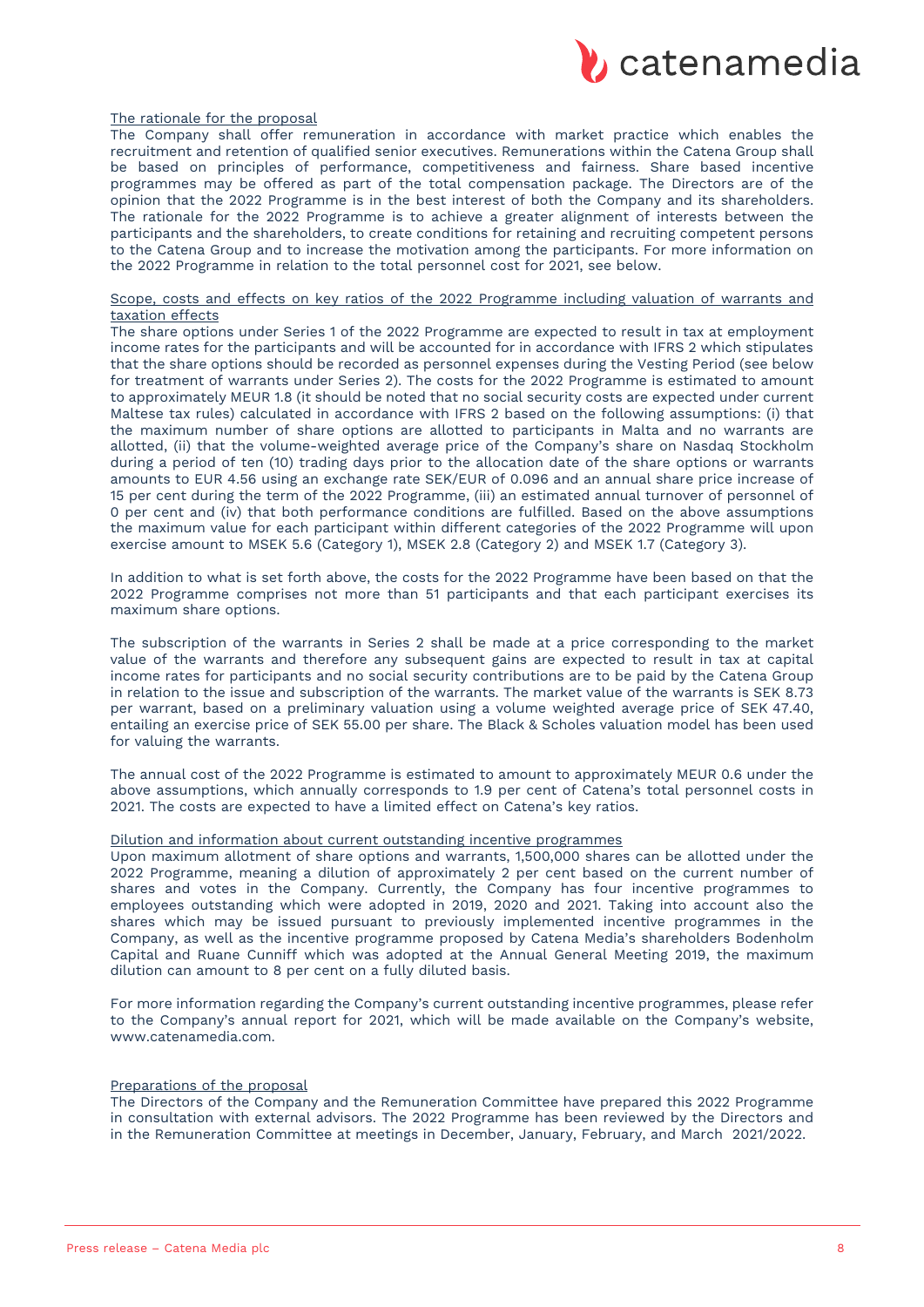

If the proposed 2022 Programme is adopted, the Directors intends to propose that future Annual General Meetings adopt incentive programs which correspond hereto. Accordingly, the proposal shall be seen as a part of a recurring incentive program. The Directors will evaluate the suitability and appropriateness of the programme and, if it is deemed necessary or suitable, propose adjustments or additions to future incentive programmes.

#### Majority Requirement

A resolution to approve the 2022 Programme is valid only where supported by shareholders holding more than 50 per cent of the voting rights attached to shares represented and entitled to vote at the Annual General Meeting.

#### **Agenda item 17; Resolution regarding the Remuneration Report for the financial year 2021**

The Board of Directors proposes that the Meeting resolves to approve the Remuneration Report for the financial year 2021 that has been prepared by the Board of Directors. The Remuneration Report describes how the guidelines for the executive remuneration of the Company, adopted by the annual general meeting 2021, were implemented in 2021. Further, the Remuneration Report has been prepared in accordance with Capital Markets Rules issued by the Malta Financial Services Authority and has been checked by the Company's auditors. The Remuneration Report is available on the Company's website.

This agenda item is subject to an advisory vote.

#### **Agenda item 18; Resolution to renew the authorisation of the Board of Directors to issue shares**

In terms of article 7.1 of the Company's Articles of Association and subject to the provisions of article 85 of the Maltese Companies Act, the Board of Directors is authorised to issue shares in any class or grant options and/or warrants in relation to them, up to the maximum value of the authorised share capital of the Company (in respect of each class) at such times and on such terms as they think proper in any of the following cases, provided that the Directors shall not issue shares in any class in excess of 10 per cent of the number of issued shares of that class on a rolling 12-months basis:

(a) if it is in the interest of the Company to issue shares to strategic investors in the Company; or

(b) if the shares are to be issued as a means of payment to a seller of interests in a legal organisation or operations or business being acquired by the Company or any of its subsidiaries; or

(c) the shares are to be issued as a means of payment to a creditor who accepts payment in kind in the form of shares of the Company; or

(d) pursuant to the exercise of options, warrants or other instruments in relation to and pursuant to the terms of any employee or director incentive programmes established by the Company.

#### (the "**Board Authorisation**").

The Board Authorisation is valid until the date of the Meeting, but the Company may at a general meeting by ordinary resolution renew this permission for further maximum periods of 5 years each. In this regard, following an ordinary resolution passed at the Company's 2021 annual general meeting, the Board Authorisation under paragraph 7.1(d) of the Articles is valid until the Company's annual general meeting to be held in 2026; while the Board Authorisation under paragraphs 7.1(a) to 7.1(c) (both inclusive) of the Articles is valid until the date of the Meeting.

Accordingly, in order for the Company to be able to meet its various obligations to third party investors, sellers and/or investors the Board of Directors proposes that the Meeting resolves to adopt the following Ordinary Resolution:

"(1) That the authorisation granted to the Board of Directors to issue shares pursuant to articles 7.1(a) to 7.1(c) (both inclusive) of the Articles (or grant options and/or warrants in relation to them) be renewed and extended by one year such that it will be valid until the date of the Company's annual general meeting to be held in 2023;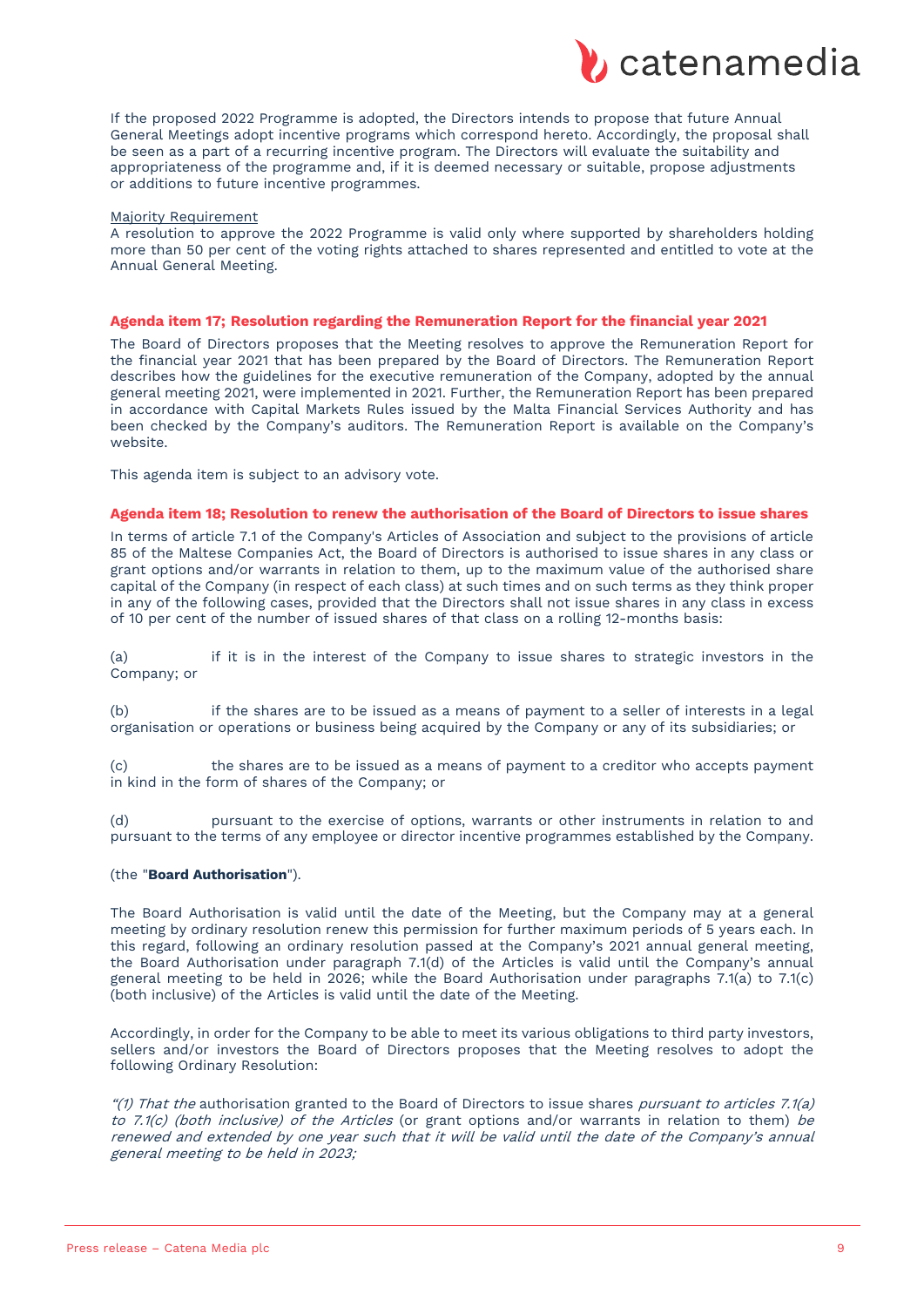

(2) That any one director and/or the company secretary, each acting singly, be, and hereby are, authorized to issue a certified extract of the minutes kept at the Meeting (including, inter alia the immediately preceding resolution) and to file same with the Malta Business Registry as required."

## **Agenda item 19; Resolution on remuneration guidelines for the executives and the Board of Directors**

The Board of Directors proposes that the Meeting adopts the following guidelines for compensation of senior executives, which includes the CEO and other members of senior management, and the directors of the Board. These Guidelines shall apply until the 2026 Annual General Meeting (provided that (a) new Guidelines may be approved in the interim by the shareholders at a general meeting and (b) they may continue to apply after 2026 if the shareholders do not approve new Guidelines that are proposed by the Board before or at the 2026 Annual General Meeting).

These guidelines are forward-looking (i.e., it is applicable to remuneration agreed, and amendments to remuneration already agreed, after adoption of these guidelines by the Meeting) and will replace the remuneration guidelines which were approved at the 2021 Annual General Meeting (the "2021 Guidelines") in their entirety. Please refer to the last section of this Agenda Item for a description of the changes which these proposed guidelines purport to make to the 2021 Guidelines.

#### Promotion of the company's business strategy, long-term interests, and sustainability

In short, the company's business strategy is the following.

Catena Media aims to be the number-one choice within global, innovative, performance based online marketing, in any business we enter. We will build outstanding relationships and always ensure partner brand growth by providing high-quality, partner-integrated products with superior user experiences. By focusing on strong brands within iGaming and Financial Services our goal is to become a global business with local presence on all continents. For more information regarding the company's business strategy, please see www.catenamedia.com.

A prerequisite for the successful implementation of the company's business strategy and safeguarding of its long-term interests, including its sustainability, is that the company is able to recruit and retain qualified personnel. To this end, it is necessary that the company offers competitive remuneration. This policy enables the company to offer the senior executives a competitive total remuneration.

Long-term share-related incentive plans have been implemented in the company and the company intends to continue to implement appropriate long-term share-related incentive plans in the future, including both share option programmes and warrant programmes in order to, inter alia, achieve an increased alignment between the interests of the participants in the programmes and the shareholders of Catena Media, as well as to create conditions for retaining and recruiting competent personnel. All long-term share-related incentive plans shall be proposed by the Board of Directors and submitted to the Annual General Meeting for approval. For more information regarding the implemented sharerelated incentive plans, including the criteria which the outcome depends on, please see, www.catenamedia.com/corporate-governance/incentive-programmes.

Variable remuneration covered by this policy is also intended to promote the company's business strategy and long term interests, including its sustainability.

#### Types of remuneration

Catena Media shall offer compensation that is in line with market terms and based on factors such as the importance of the work duties and the executive's competence, experience and performance and may consist of the following components: fixed base salary, short-term variable remuneration, pension benefits and other benefits. Additionally, the general meeting may separately resolve on, among other things, share-related remuneration, which may include both fixed and variable elements.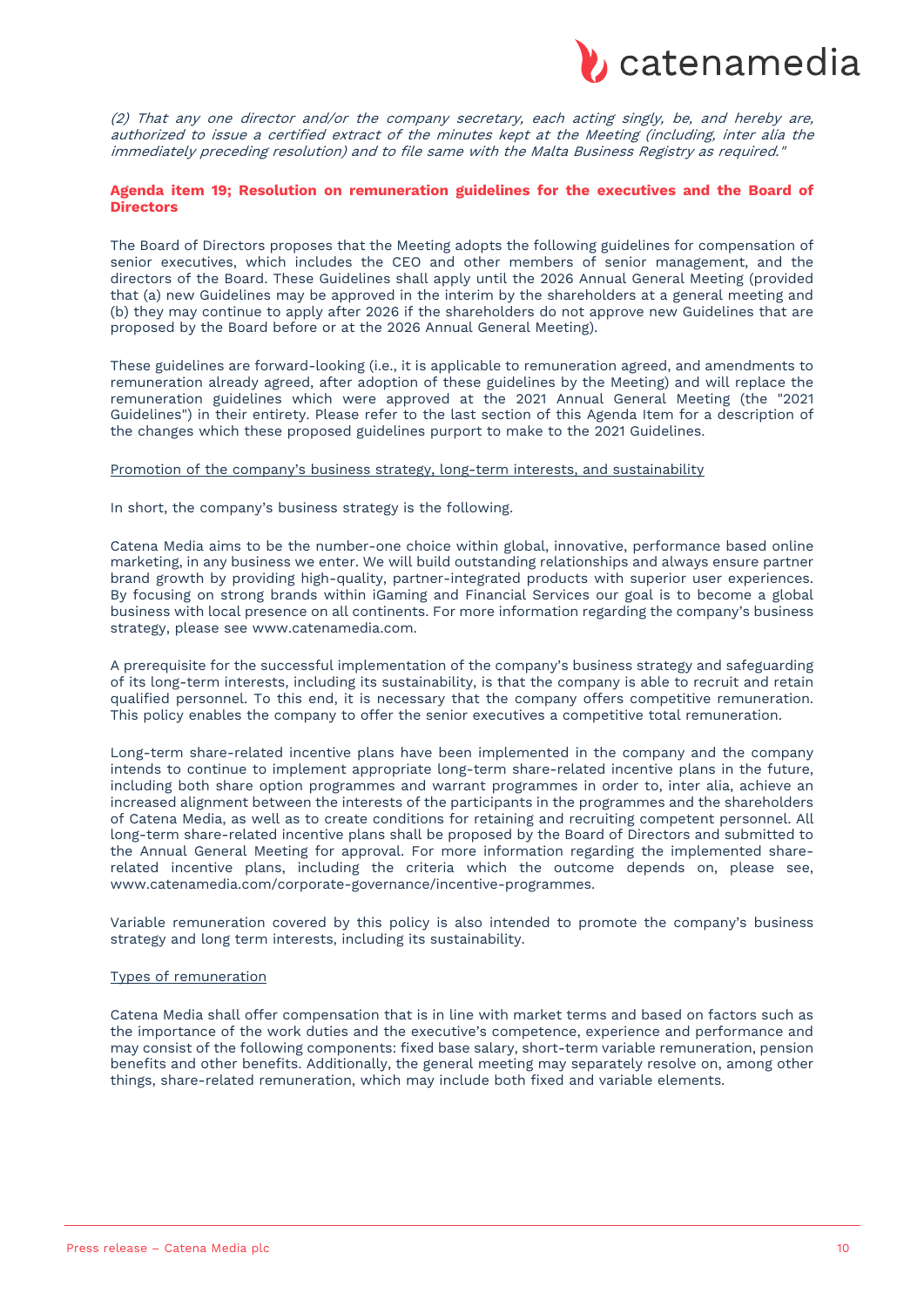

#### Fixed base salary

Fixed base salary constitutes compensation for a committed work contribution at a high professional level that ultimately aims to create added value for Catena's customers, shareholders, and employees. Fixed base salary shall be attractive in comparison with the market and be based on the executive's competence, experience, and performance. Salaries are reviewed yearly. Senior executives do not receive remuneration for board assignments in the Catena Group's subsidiaries and associated companies.

#### Variable remuneration

The satisfaction of criteria for awarding variable remuneration shall be measured over a period of one year. The variable remuneration may amount to not more than 100 per cent, for the CEO, and 50 per cent, for other senior executives, of the annual fixed base salary. Further variable remuneration may be awarded in extraordinary circumstances, provided that such extraordinary arrangements are limited in time and only made on an individual basis, either for the purpose of recruiting or retaining executives, or as remuneration for extraordinary performance beyond the individual's ordinary tasks. Such remuneration may not exceed an amount corresponding to 200 per cent of the annual fixed base salary and may not be paid more than once each year per individual. Any resolution on such remuneration shall be made by the Board of Directors based on a proposal from the Remuneration Committee.

## Criteria for awarding variable remuneration

The variable remuneration shall be linked to predetermined and measurable criteria which can be financial or non-financial, to be determined by the Remuneration Committee from time to time. The Remuneration Committee will also determine whether such variable remuneration will be subject to any deferral periods and whether the Company have the right to reclaim any such remuneration. They shall be individualized and may be quantitative or qualitative objectives. The criteria shall be designed so as to contribute to the company's business strategy and long-term interests, including sustainability, by for example being clearly linked to the business strategy or promote the senior executive's long-term development. In case earnings before taxes of the company are negative, any variable remuneration shall not be paid out.

To which extent the criteria for awarding variable remuneration has been satisfied shall be evaluated/determined when the measurement period has ended. The Remuneration Committee is responsible for the evaluation. For financial objectives, the evaluation shall be based on the latest financial information made public by the company.

In the event any variable remuneration has been paid out on the basis of information which later proves to be manifestly misstated, the company shall be assured possibility to reclaim such remuneration.

#### Share-based remuneration

Senior executives (including the CEO, and the deputy CEO if any) may also be entitled to share-based remuneration according to the terms of share-based incentive programmes that may be approved by the shareholders in general meeting from time to time. The terms of these incentive programmes shall at least include: (a) clear, comprehensive, and varied criteria for the award of share-related remuneration; (b) the financial and non-financial performance criteria for awarding share-related remuneration; (c) the methods to be applied to determine to which extent the performance criteria have been fulfilled; and (d) information on any deferral periods and on the possibility for the company to reclaim any such remuneration. Although the terms of such incentive programmes may vary from one programme to another, (i) the vesting period for any share-related remuneration shall never be less than three years nor more than five years and (ii) such share-related remuneration may not, at the time of initial allocation of such awards/rights, amount to more than 150 per cent of the CEO's (and deputy CEO's, if any) fixed annual cash salary, with the value of any share-based remuneration to be calculated according to the Black & Scholes valuation model. The purpose of share -related remuneration (through incentive programmes approved by the shareholders) is to achieve an increased alignment between the interests of senior executives and the company's shareholders, as well as to create conditions for retaining and recruiting competent personnel, which in turn contribute to the company's business strategy and securing of its long-term interests and sustainability.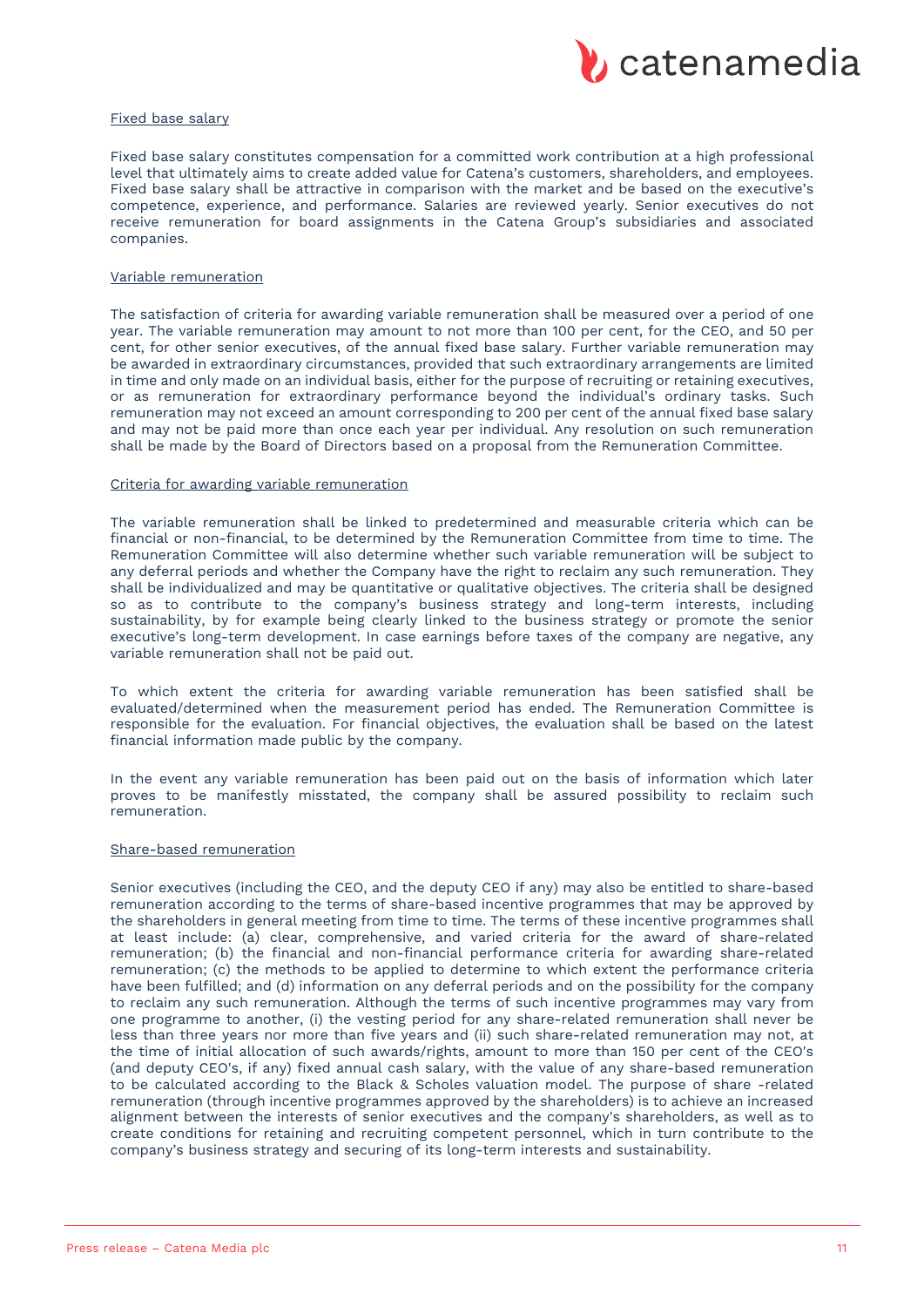

In this regard, the Board of Directors has submitted a new long-term share-related incentive plan proposal for senior executives to the Annual General Meeting 2022 for approval, with a three-year vesting period, the full details of which can be found at https://www.catenamedia.com/corporategovernance/general-meeting/annual-generalmeetings/agm-2022/.

#### Pension benefits

For the CEO and other senior executives, pension benefits, as applicable, including health insurance (Sw: sjukförsäkring), shall be premium defined unless the individual concerned is subject to defined benefit pension under mandatory collective agreement provisions. Variable remuneration shall not qualify for pension benefits unless required by mandatory collective agreement provisions. The pension premiums for premium defined pension shall not amount to more than 25 per cent of the annual fixed base salary.

## Other benefits

Other benefits may include, for example, life insurance, medical insurance (Sw: sjukvårdsförsäkring) housing allowance, school fees, travel cost compensation and company cars. Such benefits may amount to not more than 30 per cent of the annual fixed base salary.

Pension benefits and other benefits may be duly adjusted for compliance with mandatory rules or established local practice depending on which law the employment is governed by, taking into account, to the extent possible, the overall purpose of this policy.

#### Remuneration to the members of the Board of Directors

Remuneration for the Board of Directors shall be resolved upon by the general meeting. Board members shall only be entitled to a fixed base salary and shall be able to invoice board remuneration through a company. The board members may also receive separate remuneration for board assignments in subsidiaries of the company.

To the extent members of the Board of Directors perform services within their respective areas of expertise outside of their duties as board members the remuneration shall be on market terms and be based on a consultancy agreement.

## Salary and employment conditions for employees

In the preparation of the Board of Directors' proposal for these remuneration guidelines, the Board of Directors' has taken into account salary and employment conditions for employees of the company by including information on the employees' total income, the components of the remuneration and increase and growth rate over time, in the Remuneration Committee's and the Board of Directors' basis of decision when evaluating whether the policy and the limitations set out herein are reasonable. The development of the gap between the remuneration to senior executives and remuneration to other employees will be disclosed in the remuneration report.

## Duration and termination of employment, etc.

Senior management employment contracts are generally not limited in time. The notice period may not exceed six months if notice of termination of employment is made by the company. Upon termination by the company, and in addition to their fixed monthly salary during the notice period, the members of the senior executive, including the CEO is entitled to a maximum of twelve (12) months' base salary as severance pay. If termination is made by the senior executive, the period of notice may not exceed six months and there is no right to severance pay.

All directors shall retire from office at the end of each Annual General Meeting and they shall be eligible for re-election. Directors may be removed, in accordance with and subject to the terms of the Companies Act (Chapter 386 of the laws of Malta) (the "Companies Act"), prior to the expiry of their term of office by ordinary resolution of the shareholders in general meeting. The directors are not entitled to any severance pay in the event of any such removal.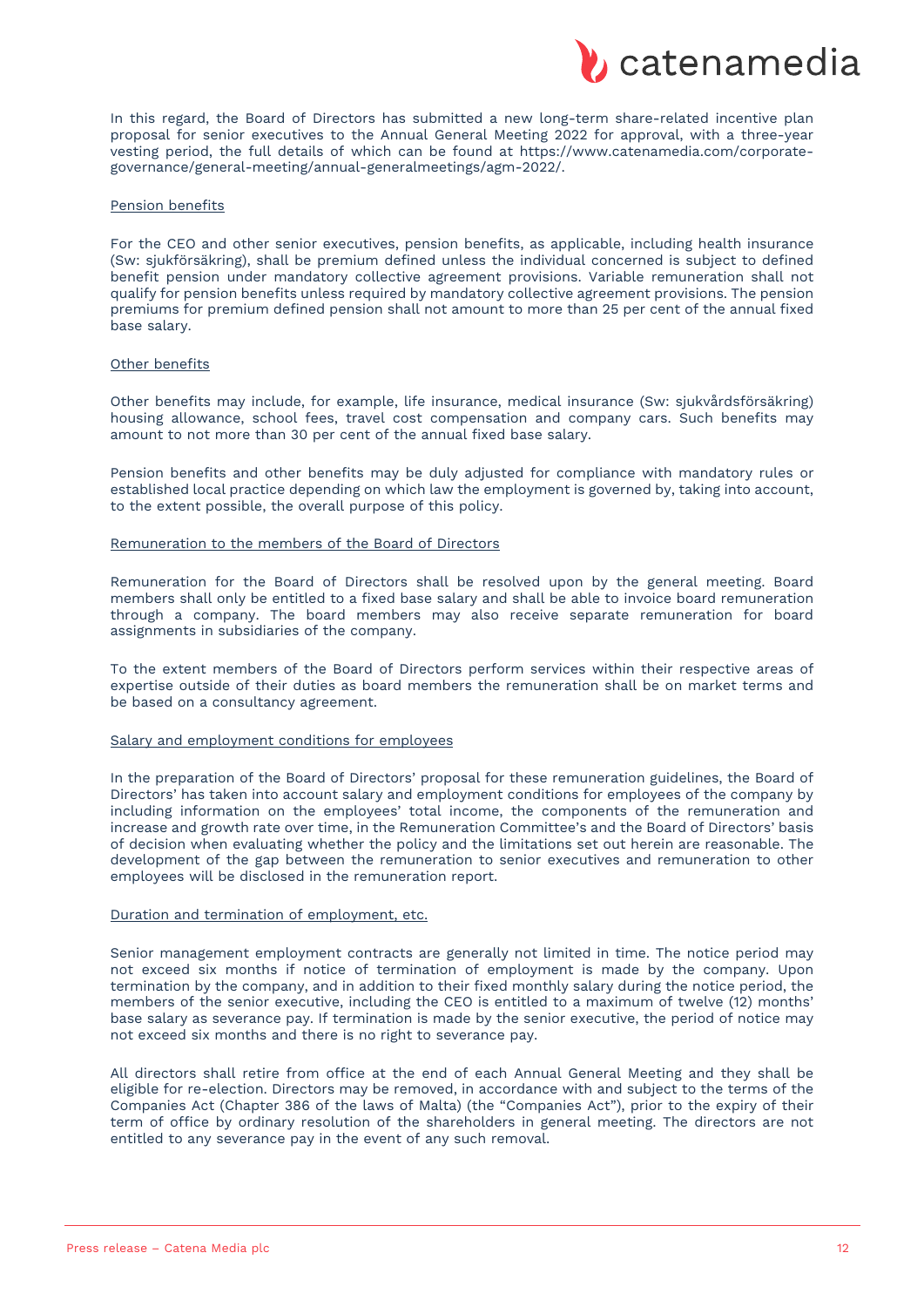

## The decision-making process to determine, review and implementation of the guidelines

The board of directors has established a Remuneration Committee. The committee's tasks include preparing the board of directors' decision to propose guidelines for executive remuneration. The board of directors shall prepare a proposal for new remuneration guidelines at least every fourth year and submit it to the general meeting. The guidelines shall be in force until new remuneration guidelines are adopted by the general meeting. The Remuneration Committee shall also monitor and evaluate programs for variable remuneration for the senior executives, the application of the guidelines for executive remuneration as well as the current remuneration structures and compensation levels in the company. The members of the Remuneration Committee are non-executive directors independent of the company and its senior executives. The composition of the committee and independence thereof aims to avoid any potential conflicts of interest in determining senior management remuneration. The CEO and other senior executives do not participate in the board of directors' processing of and resolutions regarding remuneration-related matters in so far as they are affected by such matters.

#### Description of material changes to the guidelines and how the views of shareholders have been taken into consideration

The only material changes which these proposed guidelines purport to make to the 2021 Guidelines concern senior executives' (other than the CEO's) severance pays. Whereas the 2021 Guidelines provided that other senior executives' fixed base salary during the period of notice, together with any severance pay, could not exceed an amount equivalent to the executive's fixed base salary for six months; these guidelines propose that "Upon termination by the company, and in addition to their fixed monthly salary during the notice period, the members of the senior executive, including the CEO is entitled to a maximum of twelve months' base salary as severance pay."

Further, the guidelines are amended such that it is clarified that the vesting period for any sharerelated remuneration (not just share-related remuneration of the CEO (and deputy CEO, if any) as is the case in the 2021 Guidelines) shall never be less than three years nor more than five years (currently two and four years respectively in the 2021 Guidelines).

This agenda item is subject to a binding vote.

#### **Agenda item 20; Extraordinary Resolution to authorise the Company to acquire its own shares**

The purpose behind the proposed authorization to allow the Company to purchase its own shares is (a) to provide flexibility as regards the Company's possibilities to distribute capital to (i) its shareholders; and/or (ii) its employees or directors in respect of the Company's incentive programmes; and (b) to promote more efficient capital usage in the Company, including by cancelling, transferring, disposing and/or otherwise using such shares following their acquisition by the Company should the Board of Directors wish to do so at a later date.

The Board of Directors therefore proposes that the Meeting adopts the following Extraordinary Resolutions:

"(1) That pursuant to article 4 of the Company's Articles of Association and in terms of section 106 of the Companies Act, the Company be and is hereby authorised to acquire the following number of its own fully paid-up shares subject to the limitations and conditions set out in the Companies Act and the following terms and conditions:

- 1. Any acquisition of own shares shall take place exclusively on Nasdaq Stockholm;
- 2. The authorization may be utilised on one or several occasions until the Annual General Meeting 2023, provided that the authorisation granted to the Company by this resolution shall be for a maximum period of eighteen months from the date hereof;
- 3. Shares may be repurchased to the extent that the Company's holding of its own shares, at any point in time, does not exceed ten (10) per cent of the Company's total issued share capital, and in no event may the Company repurchase more than 7,618,012 shares in the Company;
- 4. Repurchase of shares may only take place at a price within the price interval, on any occasion, recorded on Nasdaq Stockholm, which refers to the interval between the highest buying price and the lowest selling price. Provided that the maximum price at which shares may be